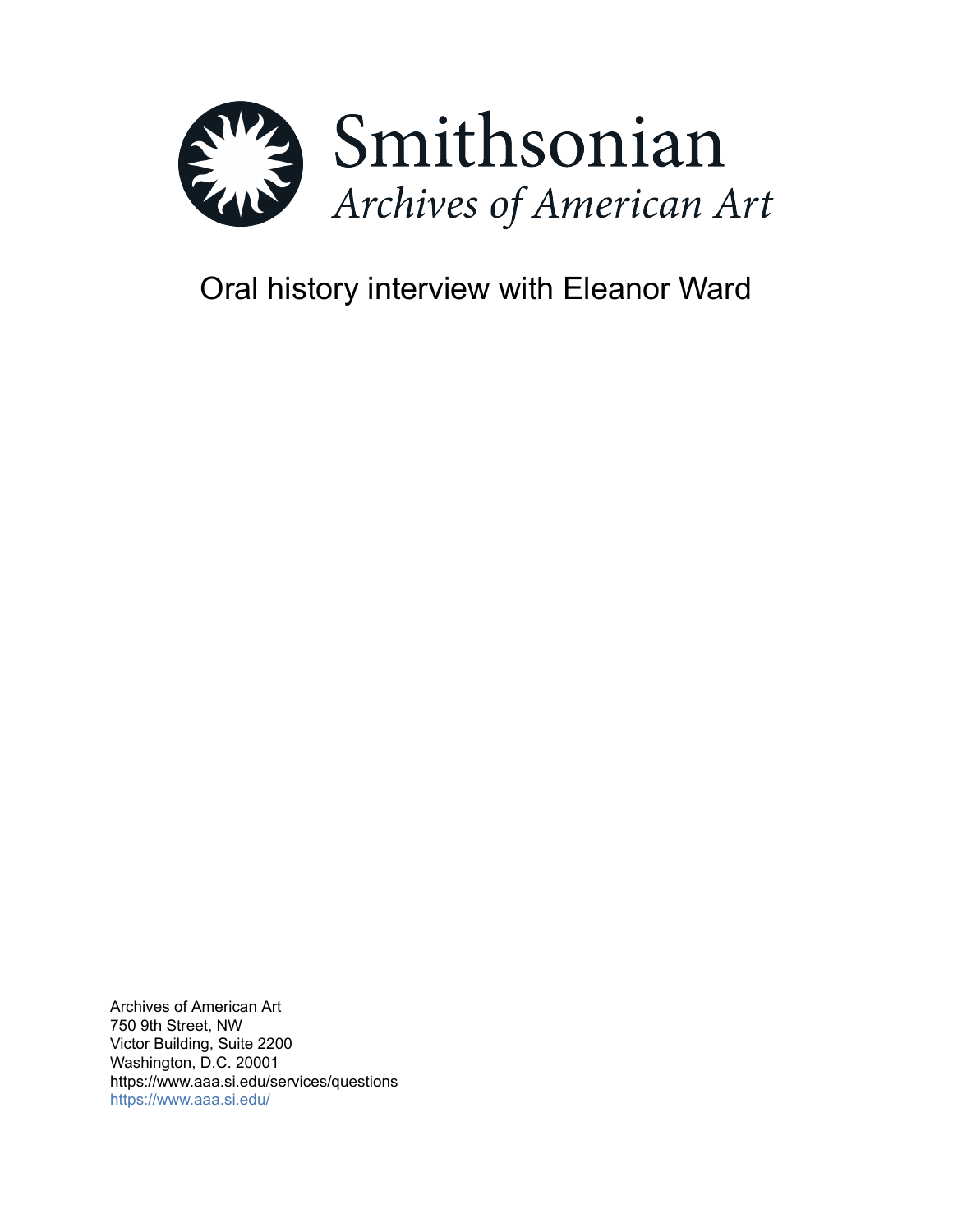## **Table of Contents**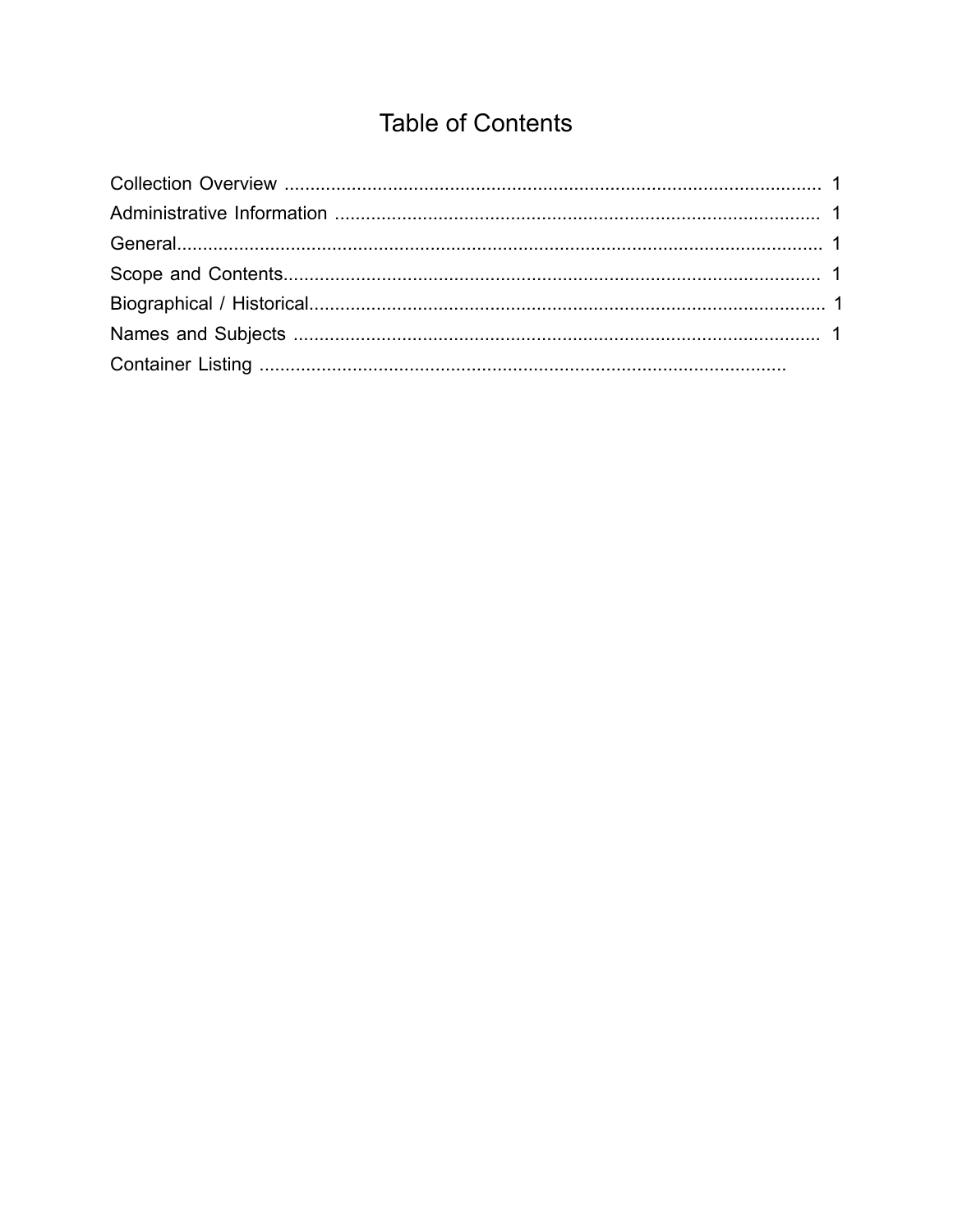### <span id="page-2-0"></span>**Collection Overview**

| <b>Repository:</b> | Archives of American Art                                               |
|--------------------|------------------------------------------------------------------------|
| Title:             | Oral history interview with Eleanor Ward                               |
| Date:              | 1972 February 8                                                        |
| Identifier:        | AAA ward72                                                             |
| Creator:           | Ward, Eleanor, 1912-1984 (Interviewee)<br>Cummings, Paul (Interviewer) |
| Extent:            | 16 Pages (Transcript)                                                  |
| Language:          | English.                                                               |

## <span id="page-2-1"></span>**Administrative Information**

#### Acquisition Information

This interview is part of the Archives' Oral History Program, started in 1958 to document the history of the visual arts in the United States, primarily through interviews with artists, historians, dealers, critics and others.

## <span id="page-2-4"></span>**Biographical / Historical**

Eleanor Ward (1912-1984) was an art dealer from New York, N.Y.

## <span id="page-2-3"></span>**Scope and Contents**

An interview of Eleanor Ward conducted 1972 February 8, by Paul Cummings, for the Archives of American Art. Ward speaks of her family background and early interest in art; starting the Stable Gallery; the first Stable Annual Exhibition, 1953; Abstract Expressionist artists she showed; the success of the Stable Gallery's shows; her own collection; collectors; the gallery's move to 74th Street; the gallery scene in New York; finding new artists; the influence of critics; the reasons for the closing of the Stable Gallery. She recalls Joseph Cornell, Andy Warhol, and other artists.

#### <span id="page-2-2"></span>General

Originally recorded on 1 sound tape reel. Reformatted in 2010 as 2 digital wav files. Duration is 1 hr., 13 min.

#### <span id="page-2-5"></span>Names and Subject Terms

This collection is indexed in the online catalog of the Smithsonian Institution under the following terms: